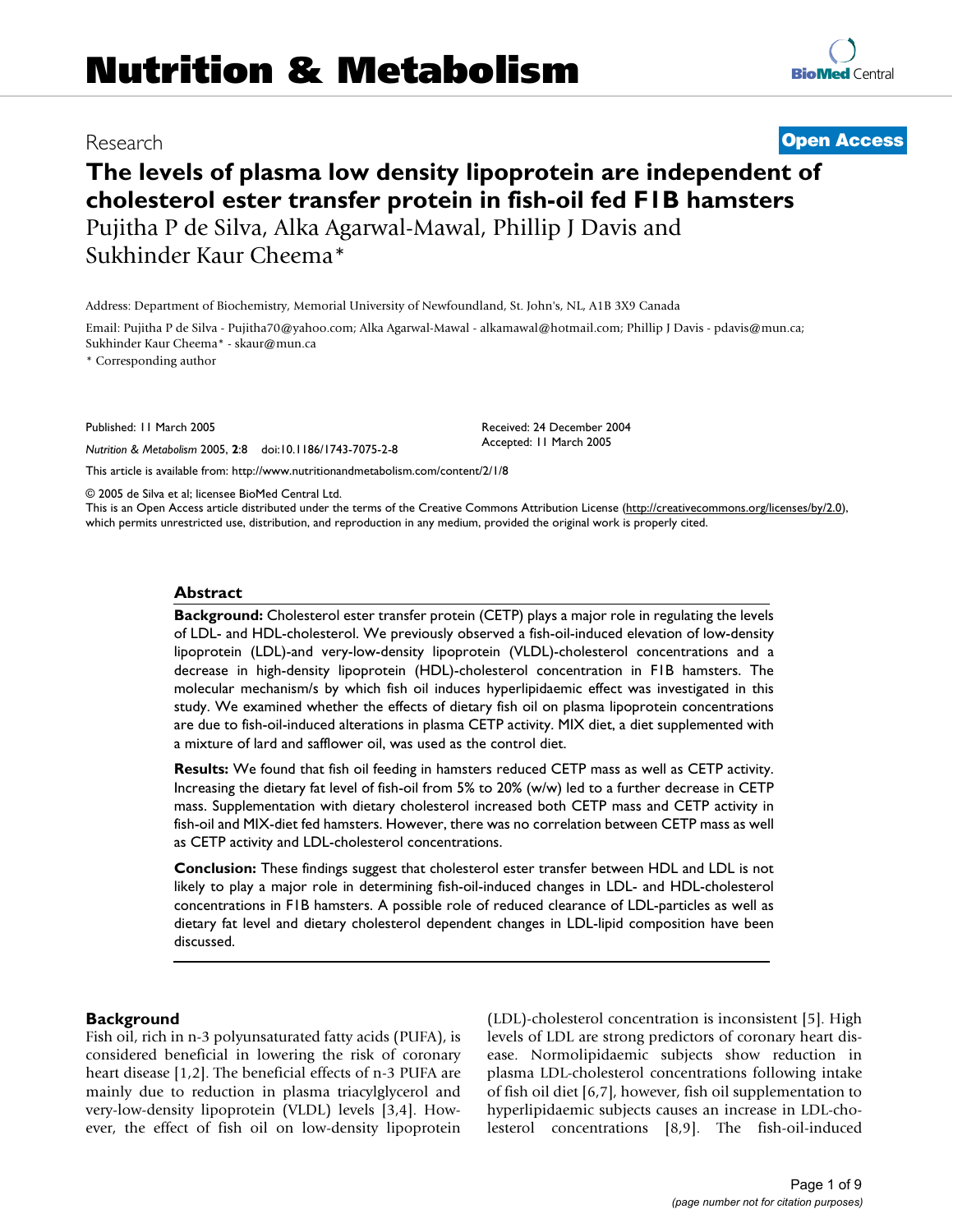| <b>LDL-Lipids</b>                    | <b>Diet</b> | Chol      | Low Fat 5%                         | High Fat 20%    | <b>Statistical significance</b><br>(3 way ANOVA) |         |
|--------------------------------------|-------------|-----------|------------------------------------|-----------------|--------------------------------------------------|---------|
|                                      |             |           |                                    |                 | <b>Factor</b>                                    | P value |
| <b>Total Cholesterol</b><br>(mmol/l) | <b>FO</b>   |           | $4.84 \pm 0.61$                    | $4.57 \pm 0.36$ | DT                                               | 0.0001  |
|                                      |             | $\ddot{}$ | $8.84 \pm 2.06$                    | $5.10 \pm 1.00$ | $DT \times DL$                                   | 0.0020  |
|                                      | <b>MIX</b>  |           | $1.54 \pm 0.32$                    | $1.41 \pm 0.25$ | DT × CHOL                                        | 0.0007  |
|                                      |             | +         | $1.27 \pm 0.25$                    | $1.63 \pm 0.48$ | DL × CHOL                                        | 0.0200  |
| <b>Free Cholesterol</b><br>(mmol/l)  | <b>FO</b>   |           | $0.45 \pm 0.05$                    | $1.53 \pm 0.46$ | DL                                               | 0.0001  |
|                                      |             | $\ddot{}$ | $0.69 \pm 0.17$                    | $1.99 \pm 0.45$ |                                                  |         |
|                                      | <b>MIX</b>  |           | $0.28 \pm 0.10$                    | $0.70 \pm 0.13$ |                                                  |         |
|                                      |             | +         | $0.38 \pm 0.14$<br>$0.58 \pm 0.15$ |                 |                                                  |         |
| <b>Cholesterol Ester</b><br>(mmol/l) | <b>FO</b>   |           | $4.08 \pm 0.43$                    | $2.62 \pm 0.84$ | DT                                               | 0.0001  |
|                                      |             | $\ddot{}$ | $8.05 \pm 1.96$                    | $3.07 \pm 1.00$ | <b>CHOL</b>                                      | 0.0001  |
|                                      | <b>MIX</b>  |           | $0.87 \pm 0.30$                    | $0.88 \pm 0.29$ | $DT \times DL$                                   | 0.0300  |
|                                      |             | +         | $0.80 \pm 0.17$                    | $0.79 \pm 0.17$ | DL × CHOL                                        | 0.0004  |
| Triacylglycerol<br>(mmol/l)          | <b>FO</b>   |           | $0.65 \pm 0.08$                    | $1.62 \pm 0.27$ | DT                                               | 0.0001  |
|                                      |             | $\ddot{}$ | $1.01 \pm 0.34$                    | $1.53 \pm 0.22$ | $DT \times DL$                                   | 0.0001  |
|                                      | <b>MIX</b>  |           | $0.24 \pm 0.03$                    | $0.22 \pm 0.04$ | DL × CHOL                                        | 0.0200  |
|                                      |             | +         | $0.29 \pm 0.07$                    | $0.17 \pm 0.01$ |                                                  |         |
| Phospholipids<br>(mmol/l)            | <b>FO</b>   |           | $0.69 \pm 0.10$                    | $0.66 \pm 0.11$ | DT                                               | 0.0001  |
|                                      |             | $\ddot{}$ | $0.98 \pm 0.18$                    | $0.73 \pm 0.10$ | <b>CHOL</b>                                      | 0.03    |
|                                      | <b>MIX</b>  |           | $0.37 \pm 0.07$                    | $0.36 \pm 0.06$ | $DT \times DL$                                   | 0.03    |
|                                      |             | +         | $0.33 \pm 0.05$                    | $0.36 \pm 0.04$ | DT × CHOL                                        | 0.009   |

**Table 1: LDL-lipid composition of hamsters fed with various diets.**

FO, fish oil; MIX, MIX diet; Chol, cholesterol; DT, diet type; DL, diet level; CHOL, Cholesterol For details of diets and procedures, see "Materials and methods" section. Animals were fed the indicated diets for 2 weeks. All values represent means ± SD.

increase in LDL-cholesterol concentration is also observed in animal studies [10].

One of the factors that determine LDL concentrations is reverse cholesterol transport pathway, which removes cholesterol from peripheral tissues and returns to the liver. Cholesterol ester transfer protein (CETP) plays a major role in this pathway to transfer cholesterol esters from high-density lipoproteins (HDL) to VLDL and LDL, in exchange for triacylglycerols [11,12]. Thus, increased CETP activity can cause elevation of LDL-cholesterol concentration while decreasing the HDL-cholesterol concentrations. A positive correlation between plasma CETP concentration and LDL-cholesterol concentration has been observed in primates [11-13]. Thus, fish-oil-induced elevation of LDL-cholesterol concentration might be explained by changes in plasma CETP concentration.

CETP mediated exchange of cholesterol esters for triacylglycerols occurs mainly through an equimolar heteroexchange mechanism, which leads to alterations in cholesterol ester: triacylglycerol ratio. In addition to

plasma CETP concentration, fatty acid composition of lipoproteins also modifies reverse cholesterol transfer. Cholesterol esters with n-3 polyunsaturated fatty acyl groups are more likely to transfer compared to cholesterol esters with saturated and monounsaturated fatty acyl groups [14]. This effect might be attributed to change in transition temperature of the lipid core of lipoproteins with change in lipid composition [15].

We previously observed fish-oil-induced elevation of VLDL-and LDL-cholesterol concentrations and decrease in HDL-cholesterol concentration in F1B hamsters [16]. In this study, we examined whether the effects of dietary fish oil on plasma lipoprotein concentrations are due to fish-oil-induced alterations in plasma cholesterol ester transfer protein activity.

## **Results**

#### *LDL-lipid composition*

The LDL-cholesterol, free cholesterol, cholesterol ester, phospholipid and triacylglycerol concentrations were measured in Bio F1B hamsters treated with fish-oil or MIX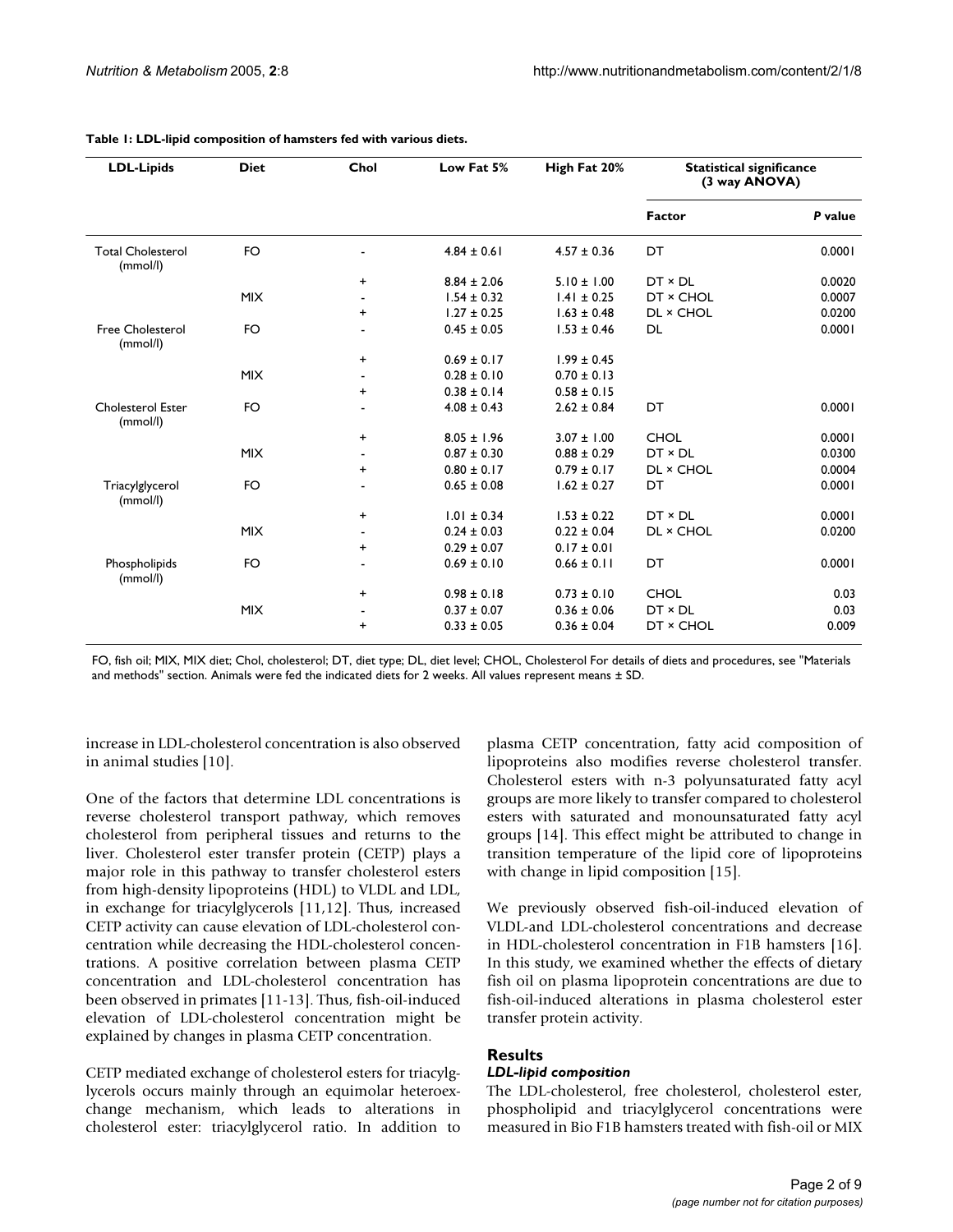

# Figure 1

**Cholesterol ester: triacylglycerol ratio in fish-oil (A) and MIX-diet (B) fed hamsters**. Hamsters were fed fish oil (FO) or MIX diet at a low fat (5% w/w) or a high fat (20% w/w) level in the absence (pink) or presence (blue) of 0.25% w/w cholesterol. Lipids were analyzed as described in the methods. Values are means for 12 animals with standard deviations shown by vertical bars. Differences between groups were evaluated using Student's *t* test.

diet (Table 1). Fish-oil diet led to significantly higher concentrations of total cholesterol, cholesterol ester, free cholesterol, triacylglycerol and phospholipids compared to MIX diet. Increasing the dietary fat levels of fish oil from 5% w/w (low fat) to 20 % w/w (high fat) caused a significant increase in free cholesterol and LDL-triacylglycerol concentrations. On the contrary, LDL-cholesterol ester concentrations decreased significantly ( $p < 0.0001$ ) when the amount of fat was increased in fish oil diet. There was no effect of increase in dietary fat levels on LDL-cholesterol, cholesterol ester, triacylglycerol or phospholipids concentrations in the hamsters fed with MIX diet. Cholesterol supplementation of the diet led to an increase in LDL-cholesterol, cholesterol ester, triacylglycerol and

phospholipids concentrations in hamsters fed with fishoil diet. However, cholesterol supplementation to the MIX diet had no effect on these parameters. Furthermore, the effect of dietary cholesterol was greater in low fat fishoil diet fed hamsters compared to the high fat fish oil fed hamsters (Table 1).

Change in dietary fat level altered the LDL-cholesterol ester: triacylglycerol ratio (Figure 1). There was a significant decrease in LDL-cholesterol ester: triacylglycerol ratio in fish-oil diet fed hamsters when the dietary fat level was increased from 5 % to 20 % (Figure 1A). However, there was no significant effect of dietary fat level on LDL-cholesterol ester: triacylglycerol ratio in the MIX diet fed hamsters (Figure 1B). Addition of cholesterol to the high fat fish-oil diet caused a slight but significant increase in LDLcholesterol ester: triacylglycerol ratio compared to the high fat fish oil diet alone (Figure 1A). However, addition of cholesterol to the MIX diet had no significant effect on cholesterol ester: triacylglycerol ratio compared to hamsters fed the MIX diet alone (Figure 1B).

### *HDL-lipid composition*

Changes in HDL-lipid composition in Bio F1 B hamsters on different diets are given in Table [2](#page-3-0). Fish-oil diet fed hamsters had significantly lower concentrations of HDLcholesterol, free cholesterol, cholesterol ester and phospholipids compared to MIX-diet fed hamsters. However, there was no significant effect of fish-oil on HDL-triacylglycerol concentrations. Increasing the dietary fat levels from low fat to high fat caused a decrease in cholesterol ester concentrations in fish-oil diet fed hamsters. Cholesterol supplementation caused an increase in HDL-cholesterol and cholesterol ester concentrations irrespective of the diet type in low fat fed hamsters. However, there was no effect of dietary cholesterol on HDL-cholesterol concentration in high fat fed hamsters. Cholesterol supplementation led to a significant increase in phospholipids concentration for all type of diets, both at low and high fat levels.

# *Surface lipid to core lipid ratio for LDL and HDL*

The LDL surface lipids (free cholesterol and phospholipids) to core lipids (cholesterol esters and triacylglycerols) ratio was higher in MIX diet fed hamsters compared to hamsters fed the fish oil diet, at both low and high fat levels (Table [3\)](#page-3-1). Increasing the quantity of fat in the diet increased the surface to core lipid ratio, whereas addition of dietary cholesterol had no significant effect, in both fish oil and MIX diet fed hamsters (Table [3\)](#page-3-1). The HDL surface lipid to core lipid ratio was also higher in MIX diet fed hamsters compared to the fish oil fed hamsters, at both low fat and high fat levels (Table [3](#page-3-1)). Addition of cholesterol to the fish oil diet caused a significant increase in surface lipid to core lipid ratio, at both low and high fat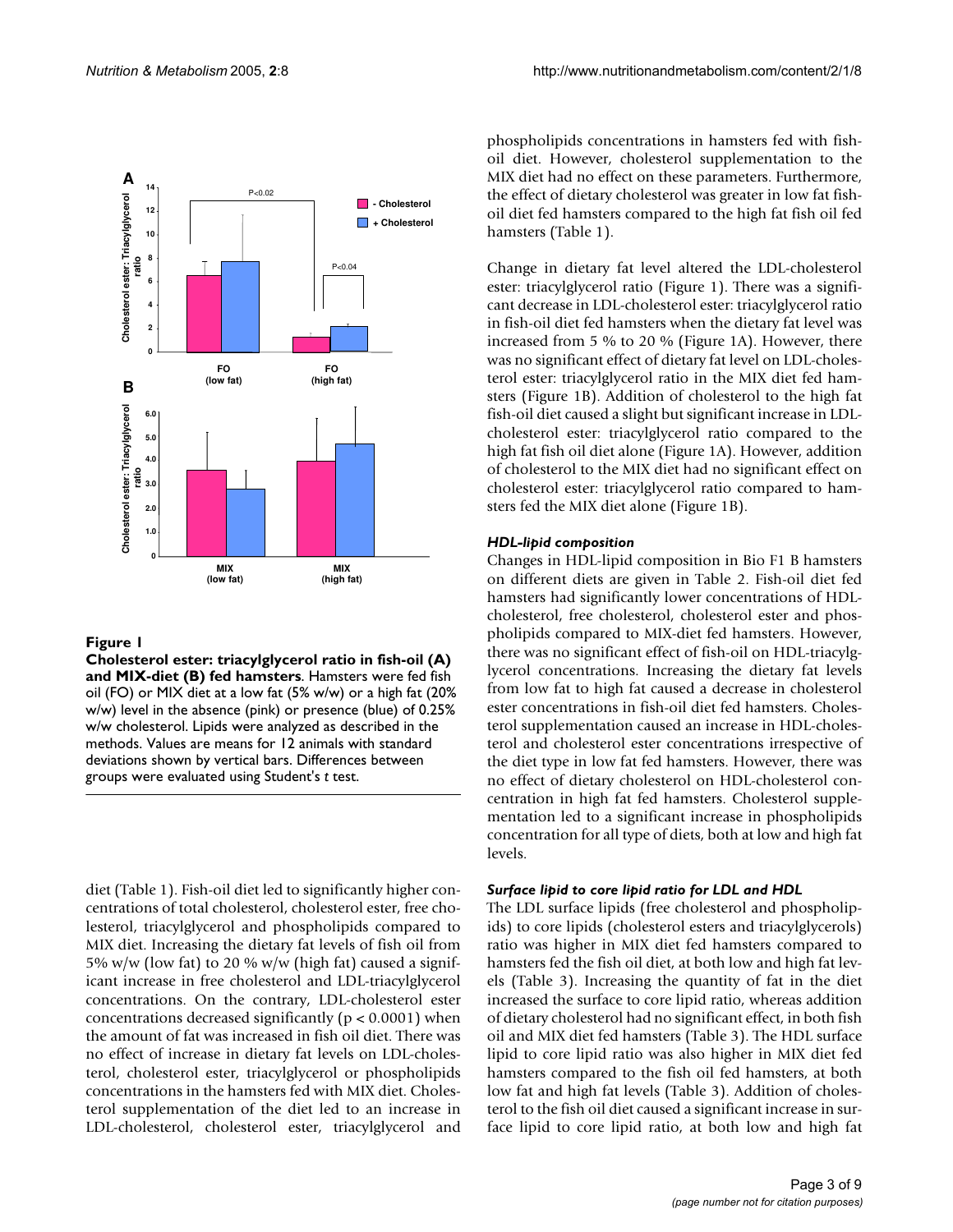| <b>HDL-Lipids</b>          | <b>Diet</b> | Chol      | Low Fat 5%      | High Fat 20%    | Statistical significance (3 way<br><b>ANOVA)</b>            |         |
|----------------------------|-------------|-----------|-----------------|-----------------|-------------------------------------------------------------|---------|
|                            |             |           |                 |                 | Factor                                                      | P value |
| Total Cholesterol (mmol/l) | FO          |           | $2.90 \pm 0.29$ | $2.19 \pm 0.48$ | DT                                                          | 0.0001  |
|                            |             | $\ddot{}$ | $3.96 \pm 0.87$ | $2.24 \pm 0.56$ | <b>CHOL</b>                                                 | 0.0020  |
|                            | <b>MIX</b>  |           | $4.74 \pm 0.07$ | $5.86 \pm 0.37$ | DT × DL                                                     | 0.0001  |
|                            |             | $\ddot{}$ | $6.00 \pm 1.23$ | $6.78 \pm 0.45$ |                                                             |         |
| Free Cholesterol (mmol/l)  | FO          |           | $0.18 \pm 0.08$ | $0.31 \pm 0.07$ | DT                                                          | 0.0001  |
|                            |             | $\ddot{}$ | $0.31 \pm 0.08$ | $0.25 \pm 0.16$ |                                                             |         |
|                            | <b>MIX</b>  |           | $0.60 \pm 0.17$ | $0.57 \pm 0.03$ |                                                             |         |
|                            |             | $\ddot{}$ | $0.60 \pm 0.17$ | $0.59 \pm 0.12$ |                                                             |         |
| Cholesterol Ester (mmol/l) | FO          |           | $2.67 \pm 0.29$ | $1.88 \pm 0.41$ | DT                                                          | 0.0001  |
|                            |             | +         | $3.88 \pm 0.71$ | $1.98 \pm 0.49$ | <b>CHOL</b>                                                 | 0.0009  |
|                            | <b>MIX</b>  |           | $3.55 \pm 0.61$ | $4.34 \pm 0.42$ | $DT \times DL$                                              | 0.0001  |
|                            |             | $\ddot{}$ | $4.33 \pm 0.80$ | $5.34 \pm 0.96$ |                                                             |         |
| Triacylglycerol (mmol/l)   | FO          |           | $0.32 \pm 0.03$ | $0.44 \pm 0.12$ | $DT \times DL$                                              | 0.0400  |
|                            |             | $\ddot{}$ | $0.39 \pm 0.14$ | $0.33 \pm 0.10$ | DL × CHOL 0.0400                                            |         |
|                            | <b>MIX</b>  |           | $0.37 \pm 0.03$ | $0.32 \pm 0.03$ |                                                             |         |
|                            |             | +         | $0.40 \pm 0.09$ | $0.30 \pm 0.04$ |                                                             |         |
| Phospholipids (mmol/l)     | FO          |           | $0.57 \pm 0.12$ | $0.59 \pm 0.16$ | DT                                                          | 0.0001  |
|                            |             | $\ddot{}$ | $1.62 \pm 0.43$ | $1.27 \pm 0.23$ | <b>DL</b>                                                   | 0.01    |
|                            | <b>MIX</b>  |           | $3.43 \pm 0.26$ | $2.91 \pm 0.33$ | <b>CHOL</b>                                                 | 0.0003  |
|                            |             | +         | $4.20 \pm 0.45$ | $4.67 \pm 0.46$ | $DT \times DL$<br>DT × CHOL 0.05<br><b>DL × CHOL 0.0007</b> | 0.0005  |

#### <span id="page-3-0"></span>**Table 2: HDL-lipid composition of hamsters fed with various diets.**

FO, fish oil; Mix, MIX diet; Chol, cholesterol; DT, diet type; DL, diet level; CHOL, cholesterol. For details of diets and procedures, see "Materials and methods" section. Animals were fed the indicated diets for 2 weeks. All values represent means ± SD.

<span id="page-3-1"></span>

|  |  |  | Table 3: Surface lipid to Core lipid ratio of LDL and HDL particles from hamsters fed with various diets. |
|--|--|--|-----------------------------------------------------------------------------------------------------------|
|--|--|--|-----------------------------------------------------------------------------------------------------------|

| Surface lipid: Core lipid |           |               |               |               |               |  |
|---------------------------|-----------|---------------|---------------|---------------|---------------|--|
| Particle Type             | Fat level |               | Fish Oil      |               | Mix           |  |
|                           |           | - Cholesterol | + Cholesterol | - Cholesterol | + Cholesterol |  |
| LDL                       | 5%        | 0.24          | 0.18          | 0.59          | 0.65          |  |
|                           | 20%       | 0.52          | 0.59          | 0.96          | 0.98          |  |
| <b>HDL</b>                | 5%        | 0.25          | 0.45          | 1.02          | 1.01          |  |
|                           | 20%       | 0.39          | 0.69          | 0.75          | 0.93          |  |

Surface lipids are composed of free cholesterol and phospholipids. Core lipids are composed of cholesterol esters and triacylglycerols. The surface lipid to core lipid ratio was calculated by dividing the mean surface lipids with mean core lipids.

levels, whereas no significant effect of dietary cholesterol was observed for the MIX diet (Table [3\)](#page-3-1).

#### *CETP activity and CETP mass*

It has been shown previously that there is a correlation between the level of CETP and that of LDL-cholesterol. To further investigate our observation of fish-oil-induced elevation of LDL-cholesterol concentrations and a decrease in HDL-cholesterol concentration in F1B hamsters, we measured CETP mass as well as CETP activity. The changes in CETP mass and CETP activity are shown in Figure 2 and 3 respectively. Treatment of hamsters with fish-oil diet led to a decrease in CETP mass  $(p < 0.0001)$  and CETP activity (p < 0.002) compared to MIX diet, at low fat level. Increasing the dietary fat levels from low fat to high fat caused a further decrease in CETP mass in fish-oil diet fed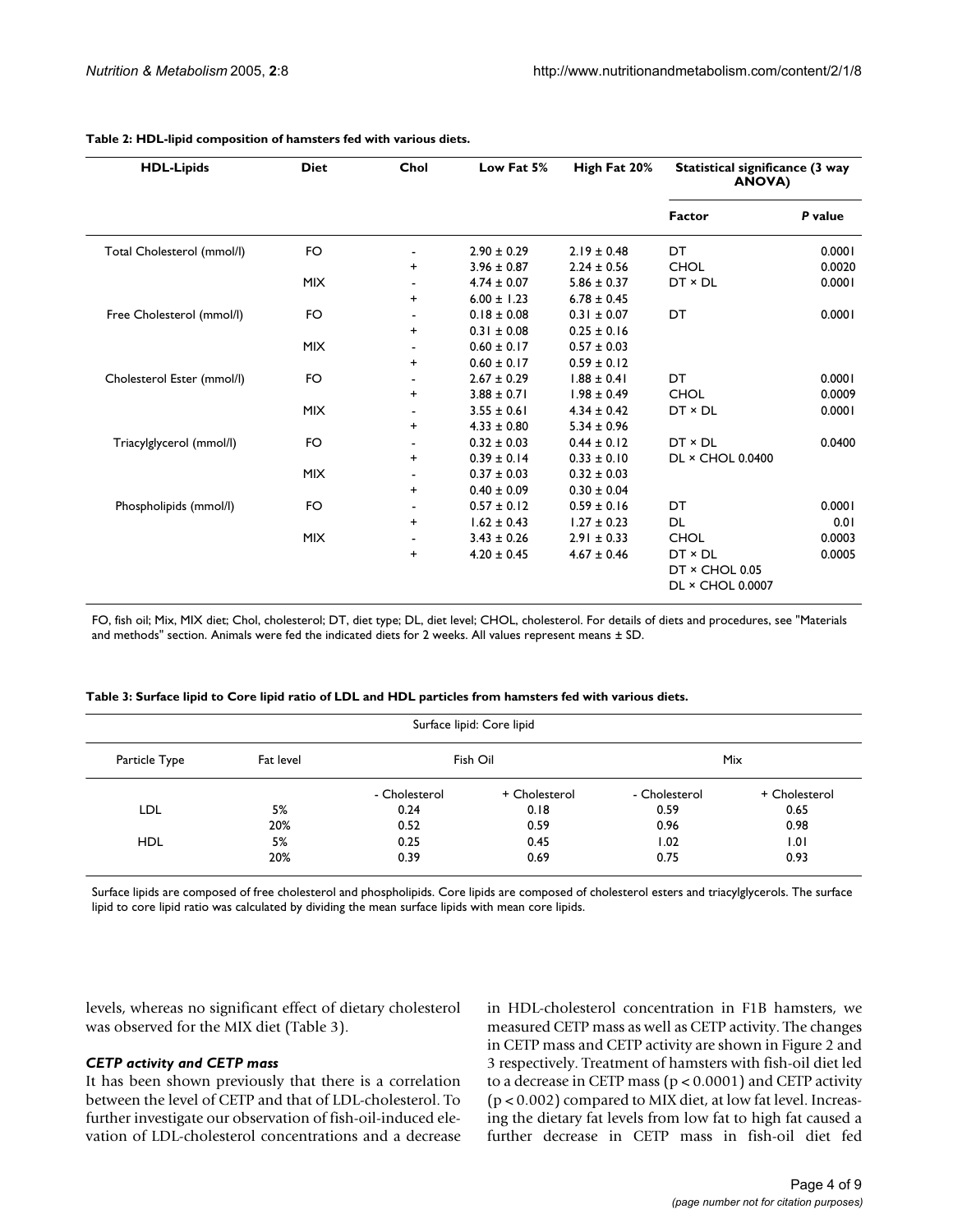

#### **Figure 2**

**Plasma CETP mass in fish-oil and MIX-diet fed hamsters**. Plasma CETP mass in hamsters fed with a fish-oil (FO) or a MIX-diet at a low fat (5% w/w) or a high fat (20% w/w) level in the absence (pink) or presence (blue) of 0.25% w/w cholesterol. Plasma was collected and assayed for CETP mass using ELISA as described in the methods. Values are means for 12 animals with standard deviations shown by vertical bars. Differences between groups were evaluated using 3 way ANOVA. Values without a common superscript are significantly different from each other.



#### **Figure 3**

**Plasma CETP activity in fish-oil and MIX-diet fed hamsters**. Plasma CETP activity in hamsters fed with a fishoil (FO) or a MIX-diet at a low fat (5% w/w) or a high fat (20% w/w) level in the absence (pink) or presence (blue) of 0.25% w/w cholesterol. Plasma was collected and assayed for CETP activity using a radioisotope method as described in the methods. Values are means for 12 animals with standard deviations shown by vertical bars. Differences between groups were evaluated using 3-way ANOVA. Values without a common superscript are significantly different from each other.

hamsters, whereas same change brought an increase in CETP mass in MIX diet fed hamsters (DT × DL interaction,  $p < 0.002$ ). On the other hand, plasma CETP activity increased in both fish-oil and MIX-diet fed hamsters by increasing the dietary fat levels. Dietary cholesterol caused an increase in CETP mass ( $p < 0.0002$ ) and CETP activity (p < 0.0001) in both fish-oil and MIX-diet fed hamsters at low fat level. However, cholesterol mediated increase in CETP activity was not observed at high fat levels for both fish oil and MIX diets.

#### *Correlation between CETP mass and CETP activity*

CETP mass was significantly and positively correlated with CETP activity in low fat fish oil  $(r = 0.81, p < 0.03)$ and MIX diet ( $r = 0.96$  p < 0.0003) fed hamsters (Figure 4A) and high fat MIX diet fed hamsters ( $r = 0.84$ ,  $p < 0.02$ ) (Figure 4B). The correlation between CETP mass and CETP activity in high fat fish-oil fed hamsters was not significant. This indicates that CETP activity is an accurate reflection of CETP mass in both fish-oil and MIX-diet fed hamsters at low fat levels.

#### *Correlation between CETP and LDL-lipid levels*

The correlations between CETP mass, CETP activity and LDL-cholesterol are shown in Figure [5](#page-5-0) and [6](#page-5-1) respectively.

There was no significant correlation between CETP mass and LDL-cholesterol concentrations in fish-oil diet (r = 0.56) or MIX diet ( $r = 0.48$ ) fed hamsters. Similarly, the CETP activity was not significantly correlated with LDLcholesterol concentrations in fish-oil  $(r = 0.48)$  or MIX diet ( $r = 0.45$ ) fed hamsters.

#### **Discussion**

CETP plays an important role in maintaining the levels of plasma LDL and HDL [12]. Increased levels of plasma CETP cause an increase in the transfer of cholesterol esters from HDL to LDL, thereby raising the levels of LDL. In recent years, antibodies have been raised against CETP as a therapy to lower plasma LDL-levels and to prevent cardiovascular disease [12]. Fish oil has also gained much interest in the recent years as a therapy against cardiovascular disease. Earlier, we observed that fish oil caused an increase in plasma lipid and lipoprotein levels in a unique animal model, the F1B hamster [16]. In this study, we investigated whether the increase in plasma LDL-levels in fish-oil fed F1B hamsters is due to an increase in plasma CETP activity. Fish oil caused an increase in LDL-cholesterol concentration and a decrease in HDL-cholesterol concentration compared to hamsters fed a MIX diet (Table 1 and [2\)](#page-3-0). However, CETP activity and CETP mass were lower in fish-oil fed hamsters compared to the MIX-diet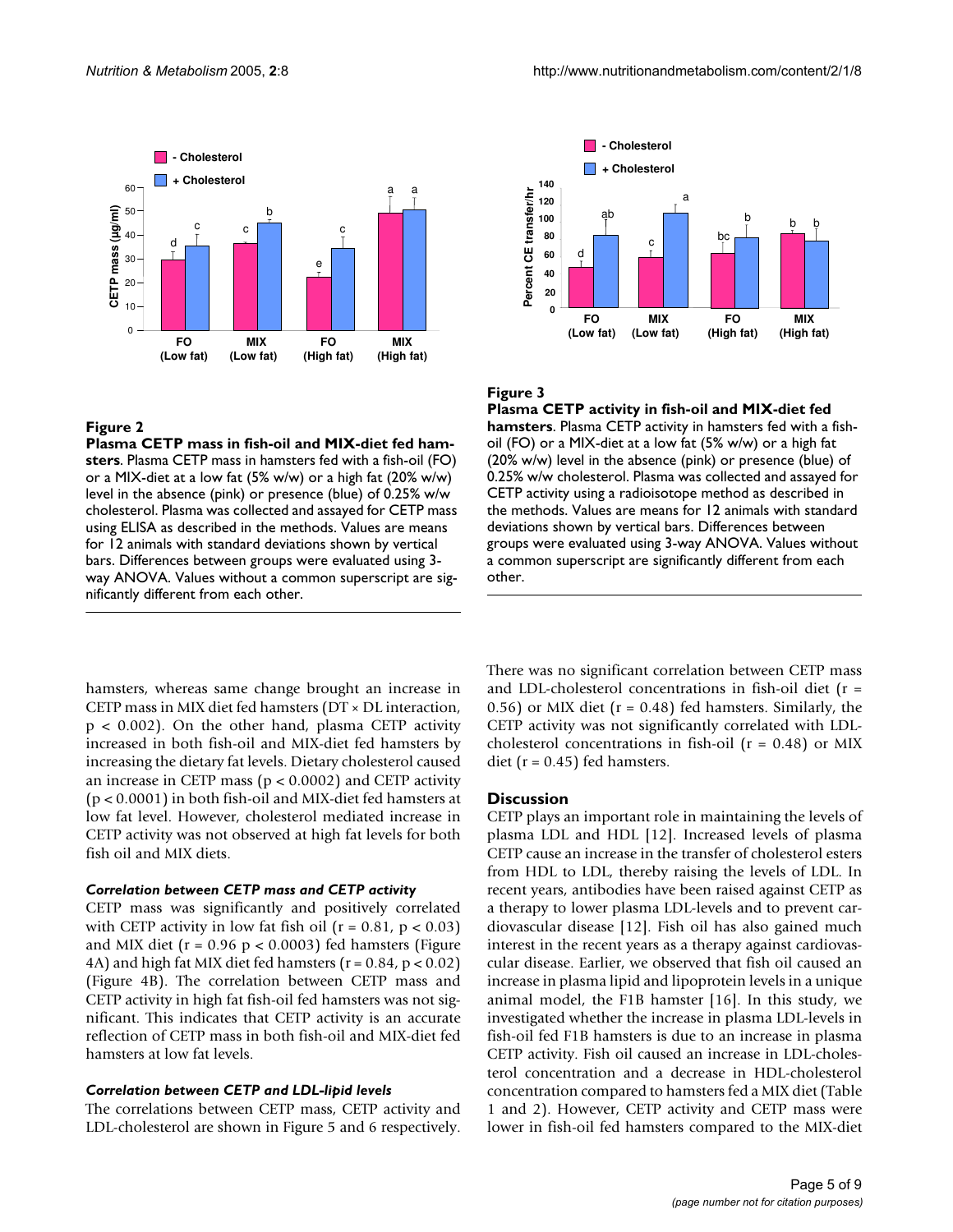

#### Figure 4

**Correlation between CETP activity and CETP mass in fish-oil and MIX-diet fed hamsters**. Correlation between CETP activity and CETP mass in hamsters fed with a fish-oil (blue) or a MIX (red) diet, supplemented with low fat (5% w/w) (panel A) or high fat (20% w/w) (panel B). Plasma was collected and assayed for CETP activity and CETP mass as described in the methods.

fed hamsters. Earlier studies in human subjects also show fish-oil-induced reduction in CETP activity compared to safflower oil fed counter parts [17,18]. Moreover, we did not find significant correlation between CETP mass as well as CETP activity and LDL-cholesterol in this study. Data presented here suggests that cholesterol ester transfer between HDL and LDL is not likely to play a major role in determining fish-oil-induced changes in LDL- and HDLcholesterol concentrations.

<span id="page-5-0"></span>

#### Figure 5

<span id="page-5-1"></span>**Correlation between CETP mass and LDL-cholesterol in fish-oil and MIX-diet fed hamsters**. Correlation between CETP mass and LDL-cholesterol in hamsters fed with a fish-oil (blue) or a MIX (red) diet. Plasma CETP mass and LDL-cholesterol concentration were assayed as described in the methods.



#### Figure 6

**Correlation between CETP activity and LDL-cholesterol in fish-oil and MIX-diet fed hamsters**. Correlation between CETP activity and LDL-cholesterol in hamsters fed with a fish-oil (blue) or a MIX (red) diet. Plasma CETP activity and LDL-cholesterol concentration were assayed as described in the methods.

Cholesterol esters are more liable to transfer in fish-oil fed subjects since the core of the lipoprotein particles from these subjects have lower transition temperature [15] due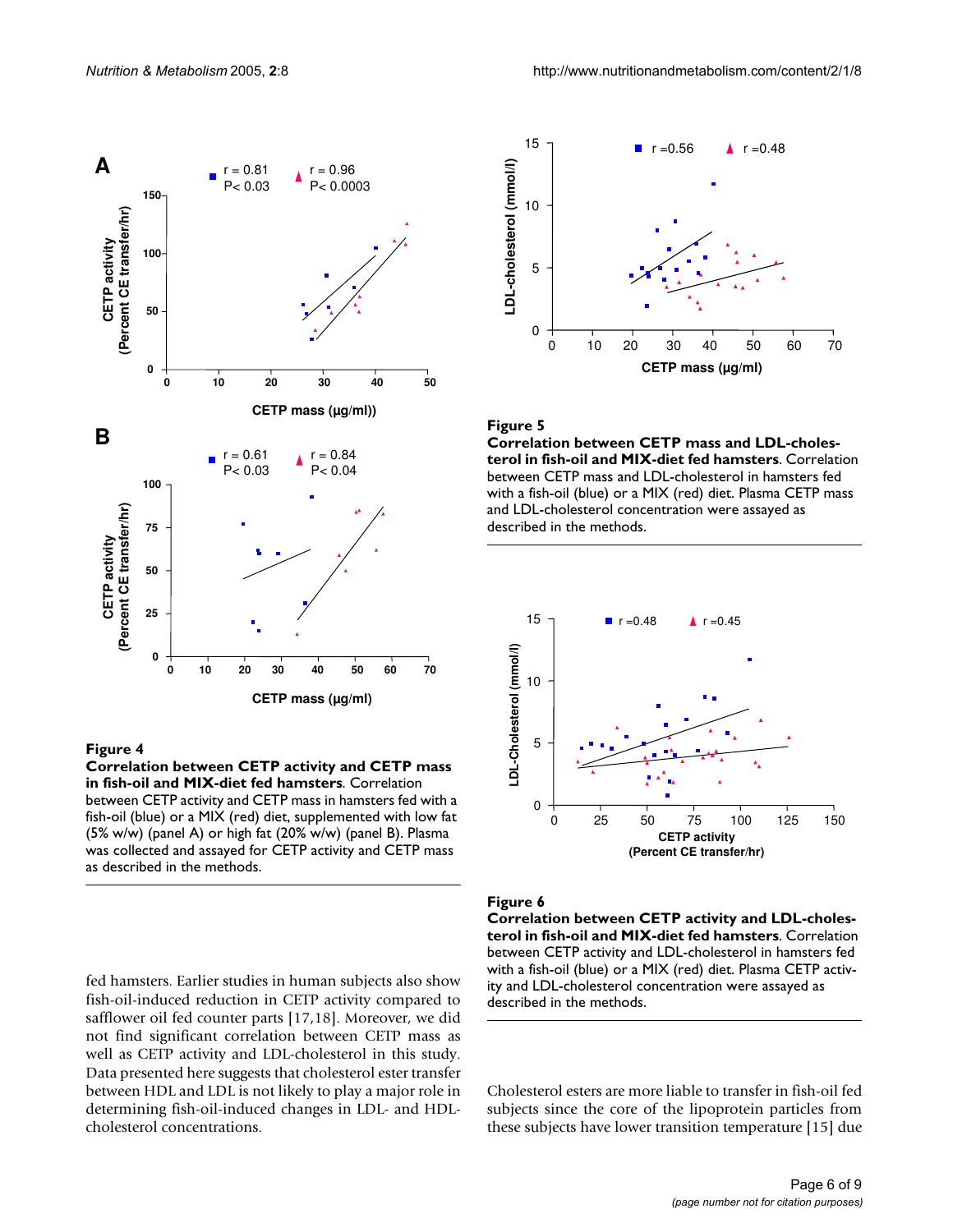to abundance of long chain polyunsaturated fatty acids. This theory is in agreement with the finding that there is increased cholesterol ester mass transfer in eicosapentaenoic acid (omega-3 20:5, EPA) fed rabbits while there was no change in plasma CETP activity [14]. We did not measure cholesterol ester mass transfer to determine the contribution of HDL-and LDL-fatty acid composition in order to explain fish-oil- induced elevation of LDL-cholesterol concentration. However, our data shows that the LDL and HDL surface lipid to core lipid ratio is significantly lower in fish oil fed hamsters than the MIX diet fed hamsters, at both low and high fat levels. Thus, the composition of the LDL and HDL particles appears to be significantly different between the fish oil and MIX diet fed hamsters. It has previously been shown that the LDL particle composition is an important determinant of LDL clearance [19]. In our previous study [16] we have shown that hepatic LDL-receptor mRNA levels were significantly low in fish-oil fed hamsters. In addition there are reports that in cases of CETP deficient subjects, LDL-particles have reduced affinity for LDLreceptor [20]. One can hypothesize that the increase in both LDL-cholesterol and triacylglycerol concentrations (Table 1) in fish-oil fed hamsters may points towards suppression of LDL clearance rather than increased cholesterol ester/triacylglycerol exchange as the cause.

Increasing dietary fat level of fish oil decreased cholesterol ester transfer as reflected by decrease in CETP mass (Figure 2). Thus, dietary fat level dependent reduction in LDLcholesterol ester: triacylglycerol ratio in fish-oil diet fed hamsters (Figure 1A) might be due to the decrease in cholesterol ester transfer. However, in contrast to CETP mass, CETP activity slightly increased with the increase of dietary fat level. The plasma used for CETP activity assay in high fat fish-oil fed hamsters contained very high levels of chylomicrons, VLDL and LDL, which are potential acceptors of cholesterol esters from radiolabeled exogenous HDL [21]. Thus, CETP activity of high fat fish-oil fed hamsters might be an exaggerated reflection of CETP mass.

HDL-total cholesterol and cholesterol ester concentrations were significantly lower in fish-oil diet fed hamsters compared to MIX-diet fed hamsters, while there was no difference in HDL-triacylglycerol concentrations (Table [2\)](#page-3-0). Previous studies using hamsters [22,23] and nonhuman primates [24] have shown decreased HDL-cholesterol concentrations following fish oil feeding, which support our observation. Plasma HDL-cholesterol concentration is mainly regulated by reverse cholesterol transport pathway and cellular cholesterol efflux [25,26]. The reduction of HDL-cholesterol concentration, while decrease in cholesterol ester transfer in fish-oil fed hamsters compared to MIX-diet fed hamsters implicates that fish-oil-induced HDL-cholesterol lowering effect is not

due to the changes in cholesterol ester transfer, but might be attributed to decreased efflux of cholesterol from peripheral cells.

Increasing the dietary fat level from low fat to high fat caused a decrease in HDL-total cholesterol and cholesterol ester levels (Table [2\)](#page-3-0), which might be due to poor esterification of HDL-free cholesterol-to-cholesterol esters by lecithin-cholesterol-acyl-transferase (LCAT) as n-3 PUFA are known to be less utilized by LCAT for the formation of cholesterol esters [27,28]. Dietary cholesterol supplementation led to an increase in HDL-cholesterol concentration and also caused an increase in CETP mass/ activity in both fish-oil and MIX-diet fed hamsters. This finding suggest that cholesterol mediated increase in HDL-cholesterol was not associated with changes in cholesterol ester transfer, but might be due to other factors, possibly due to an increased cholesterol efflux from peripheral cells.

The interactive effect of dietary cholesterol and n-3 PUFA on plasma cholesterol ester transfer is not yet known. Cholesterol supplementation caused an increase in plasma CETP activity in both fish-oil and MIX-diet fed hamsters at low fat levels (Figure 3), which is consistent with other reports [29]. These observations suggest that the regulation of CETP is dependent on the presence of dietary cholesterol. Dietary cholesterol is known to increase plasma CETP concentrations [29]. The increase in plasma CETP concentrations in response to dietary cholesterol is due to an increase in CETP mRNA levels in adipose tissue and liver [30,31]. In hamsters, CETP is mainly expressed in the adipose tissue, and the cholesterol mediated increase in plasma CETP activity is directly related to an increase in adipose tissue CETP mRNA levels [31]. Our findings are consistent with the previous observations that the regulation of CETP is dependent on dietary cholesterol. However, our observations show that the supplementation of cholesterol to the high fat fish oil and MIX diet had no significant effect on CETP activity as compared to high fat fish oil and MIX diet alone (Figure 3). These findings suggest that high fat diets interfere with cholesterol to regulate CETP, which is similar to the observations made for the regulation of the human CETP gene (under publication).

# **Conclusion**

In summary, fish oil induced increase in LDL-cholesterol concentration in F1B hamsters, as well as effects of diet type, diet fat level and dietary cholesterol level on HDLlipids were not associated with changes in plasma cholesterol ester transfer activity. It is likely that the dietary fat composition altered the LDL-core lipid composition, which in turn inhibited the uptake of LDL particles. This in combination with decrease of LDL-receptor mRNA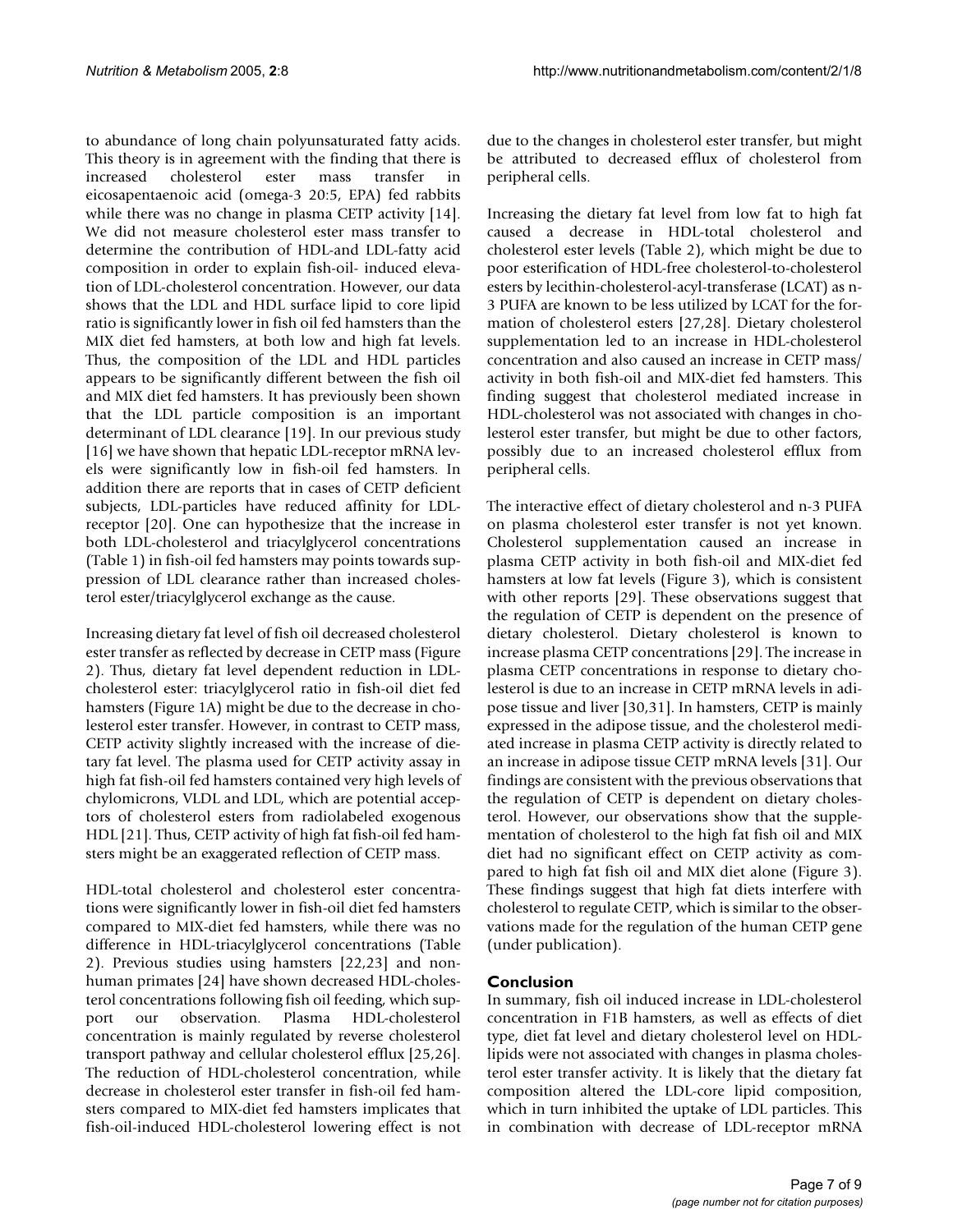levels may be the likely cause of increased plasma LDLlevels in fish-oil fed F1B hamsters.

# **Methods**

# *Animals and diets*

The F1B hamsters (7 weeks old) were obtained from Bio Breeders Inc. (Water Town, MA) and kept on chow diet for one week prior to feeding specific diets. After this equilibration period, hamsters were divided into 8 groups (n = 12) and each group was fed with one of the specified diets. The specified diets consisted of fat free semi-purified diet (ICN Biomedical Inc., OH) that was supplemented with either fish oil (menhaden oil, Sigma Chemical Co., St. Louis, MO) or a mixture of lard and safflower oil in 1.5:1 ratio (MIX diet) [16]. The fat content of the diets was either 5% w/w (low fat) or 20% w/w (high fat). Due to the presence of cholesterol in fish oil, the low fat fish oil diet contained 0.025% w/w of cholesterol, and the high fat fish-oil diet contained 0.1% w/w of cholesterol. Thus, the same amount of cholesterol was added to the low fat and the high fat MIX diets to keep cholesterol content similar. For the high cholesterol diets, the fish oil and MIX diets were supplemented with additional cholesterol to bring the final concentration of cholesterol to 0.25% w/w. All diets were stored at -20°C and animals were given fresh diets each day.

The animals were maintained on specific diets for 2 weeks ad libitum. The food intake was measured daily during the study period, and the body weight was checked at the beginning of the study period, one week later and at the conclusion of the study. There was no difference in food intake and body weight gain between different diet groups. All animals were housed in individual cages in a single room with enriched environment. The Institutional Animal Care use Committee (IACC) approved all experimental procedures, which are in accordance with the principles and guidelines of the Canadian Council on Animal Care. After two weeks on specified diets the animals were sacrificed after 14 hrs of fasting. Blood was collected by cardiac puncture into tubes containing EDTA and centrifuged immediately to separate plasma. Plasma samples were stored at 4°C on ice until further use.

# *Lipoprotein separation and analysis*

Plasma was centrifuged at 15,500 *g* for 20 min at 12°C [32] to separate chylomicrons. The infranatant was separated and used for isolation of other lipoproteins fractions i.e. VLDL, LDL and HDL by sequential density ultra centrifugation [33]. Isolated individual lipoprotein fractions i.e. VLDL, LDL and HDL were stored at 4°C for further analysis.

Total cholesterol concentration was assayed in all lipoprotein fractions using cholesterol assay kit # 402 (Sigma Diagnostics Inc, St. Louis, MO). Total triacylglycerol concentration of lipoprotein fractions was assayed using triglyceride assay kit # 344 (Sigma Diagnostics Inc, St. Louis, MO). Free cholesterol in plasma and individual lipoprotein fractions was assayed using free cholesterol assay kit (Wako Chemicals, VA). Cholesterol ester concentration was determined by subtracting the free cholesterol concentration from total cholesterol concentration. Phospholipids were analyzed using the method of Bartlett [34].

# *Cholesterol ester transport protein (CETP) activity assay*

CETP in the plasma samples was assayed by a radioactive method [21] that was modified from a previously published method [35]. LDL- and HDL-lipoprotein fractions were isolated from human plasma [36] and the HDL-fraction was radiolabeled, using 14C-cholesterol oleate [35]. Plasma (5 µl) was combined with radiolabeled HDL (5  $\mu$ g), LDL (50  $\mu$ g) and 115  $\mu$ l of incubation buffer (10 mM Tris, 150 mM NaCl, 2 mM EDTA) and incubated at 37°C for 1 hr. The LDL fraction was separated by heparin-manganese precipitation. The radioactivity in the supernatant and the precipitate was counted and the results were expressed as percent cholesterol ester(CE) transferred/ hour.

# *CETP mass*

CETP mass in plasma samples was quantitatively assayed using CETP ELISA- DAIICHI kit (Daiichi Pure Chemicals Co., LTD, Tokyo) as previously published [21]. Concentrations of the samples were calculated using a standard curve developed using a CETP stock solution with known concentration.

# *Statistical analysis*

The effect of diet type, dietary fat level and dietary cholesterol was determined using 3-way analysis of variance, and a Tukey's post hoc test was used to test significant differences revealed by the ANOVA. Values are group means  $\pm$  SD, n = 12; Differences were considered to be statistically significant if the associated *P* value was <0.05 [37].

# **Competing interests**

The author(s) declare that they have no competing interests.

# **Authors' contributions**

PPD conducted all the experiments in this study. PPD and AAM analyzed and interpreted the data, as well as drafted the manuscript. PJD is a collaborator on this project. SKC is the Principal investigator, has conceived the study, participated in its design and final approval of the version to be published. All Authors read and approved the final manuscript.